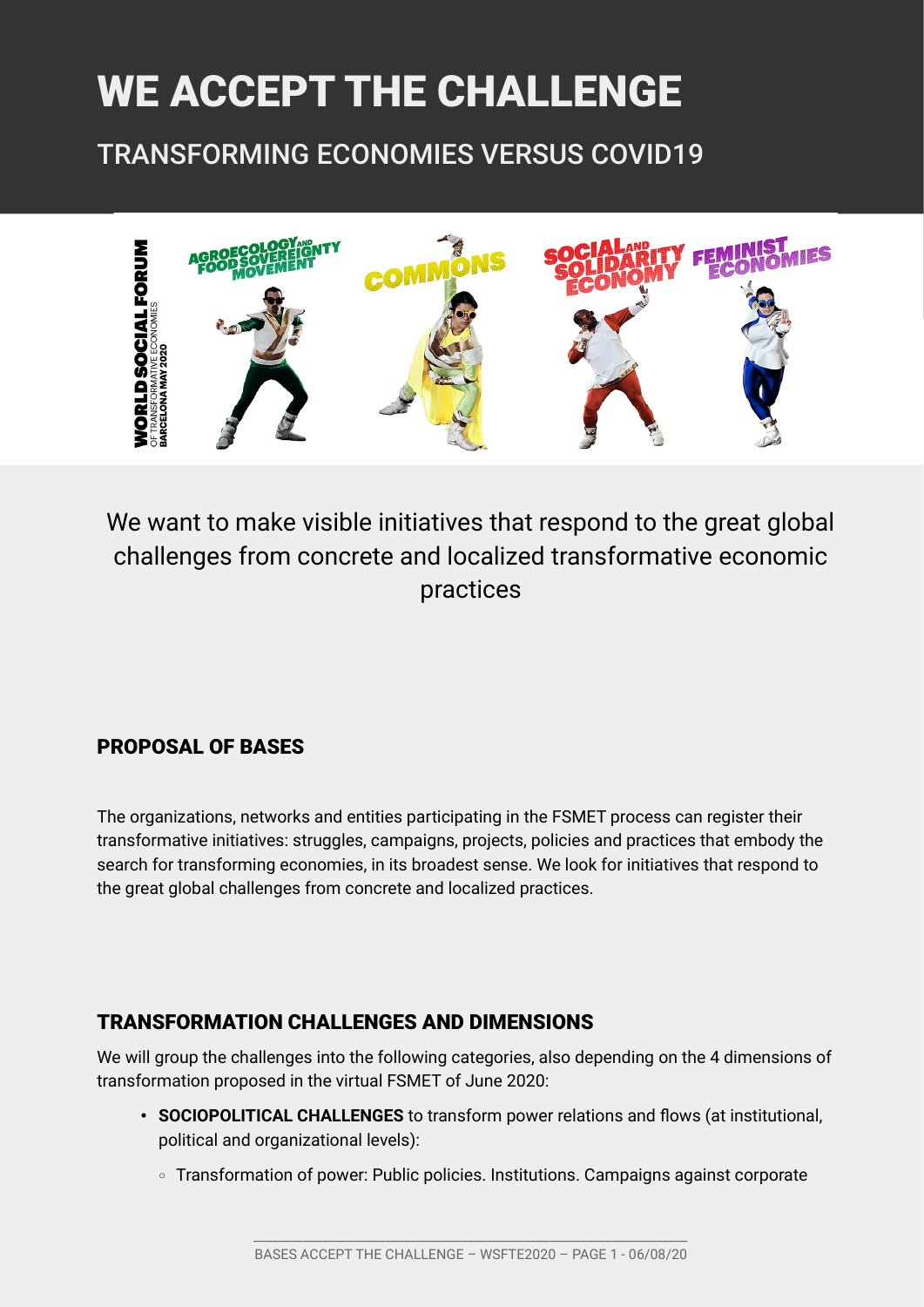power and commercial agreements.

- ∘ Transformation of the political. Which organizations to combat the capital-life contradiction? Strategies to unite and gain strength through sustained mobilization. Local and global movements from transforming economies.
- **ECONOMIC CHALLENGES** to transform the economy and finances (productive and reproductive, material flows and forms of exchange):
	- ∘ Transformation of the economy: New reproductive and care model. Plural and inclusive social markets. Economic democracy. Solidarity chains of marketing, production, distribution, financing, and consumption.
- **ENVIRONMENTAL CHALLENGES** to transform relationships with nature and ecosystems (including the social dimension, such as climate justice)
	- ∘ Transformation of the energy model
	- ∘ Transformation of the agri-food model
	- ∘ Transformation of the extractivist model
- **TECHNOSCIENTIFIC AND KNOWLEDGE CHALLENGES**, to transform culture, science, education, the imaginary.
	- ∘ Transformation of the educational and research model
	- ∘ Construction of digital commons, cooperative platform commons.

#### WHERE CAN AN INITIATIVE BE REGISTERED?

You can register an initiative on the participatory platform forum.transformadora.org.

#### WHO CAN REGISTER AN INITIATIVE?

An initiative can be registered by any entity or group that has participated or not in the previous FSMET process.

The call is open to any form linked to transforming economies:

- Cooperatives
- Labor companies
- Mutuals
- Insertion companies
- Special work centers
- Agricultural transformation companies
- Associations
- Foundations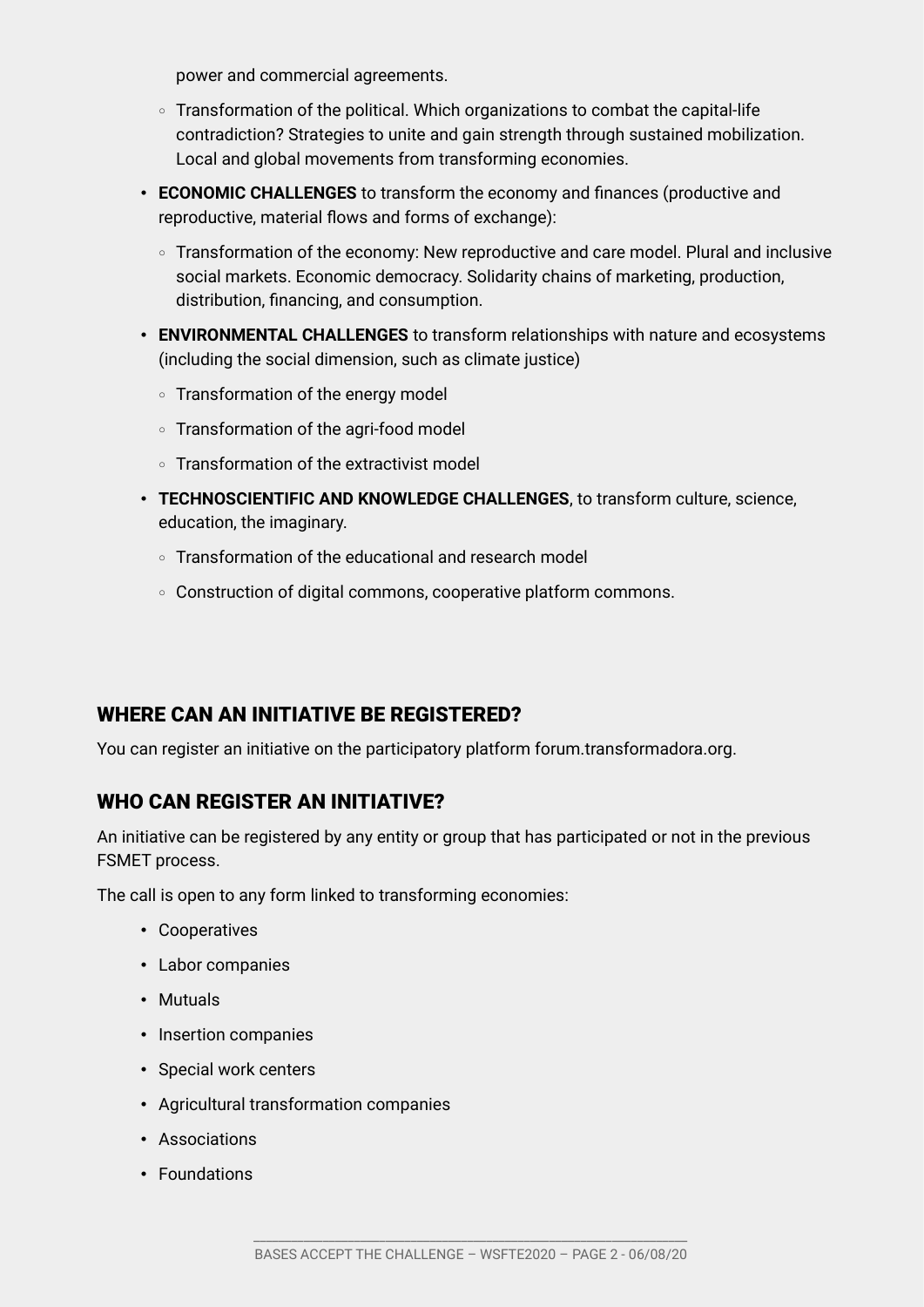• Embryonic projects still without legal form (as long as they can demonstrate rooting and social support in their territory)

## WHAT IS THE INITIATIVE REGISTRY FOR?

The different fields to be detailed in the registry of initiatives will serve so that they can be part of a directory in forum.transformadora with the aim of making existing transformative initiatives visible. The FSMET process encourages us to be able to show transformative economic practices and that they are visible through a showcase, which serves to promote and enhance all these initiatives, as benchmarks for transforming economies.

Those who receive the most support on the forum.transformadora.org portal as well as the best scores from the Selection Committee, will be offered an exchange opportunity as a sponsorship north / south, south / north - that guarantees knowledge and mutual aid. , with the human and economic resources that are necessary for the corresponding exchanges. The sponsored initiatives will participate in the FSMET 2020 program in the month of October and November, subsequently joining a digital publication and opening a round of financing with global ethical finance actors.

## SELECTION CRITERIA \*

- If we favor opting for comprehensive profitability in all dimensions: economic, social and ecological of the whole process.
- If the objective is to respond to the needs of the local population.
- If harmony between the individual and the collective is stimulated.
- If they methodologically exercise our capacities.

\* The initiatives will have to be endorsed with a letter of support specifying what the support (dissemination,…) will consist of by a promoter network of the FSMET

#### PUNCTUATION SYSTEM

Up to a maximum of 10 points will be scored per initiative.

- 2 points, if you present a gender equality plan
	- 2 points if you present a social economic viability plan
	- 2 points if it is replicable in other territories / sectors
	- 1 point if innovative
	- 1 point if it is transformer
	- 1 point if it adds value to the community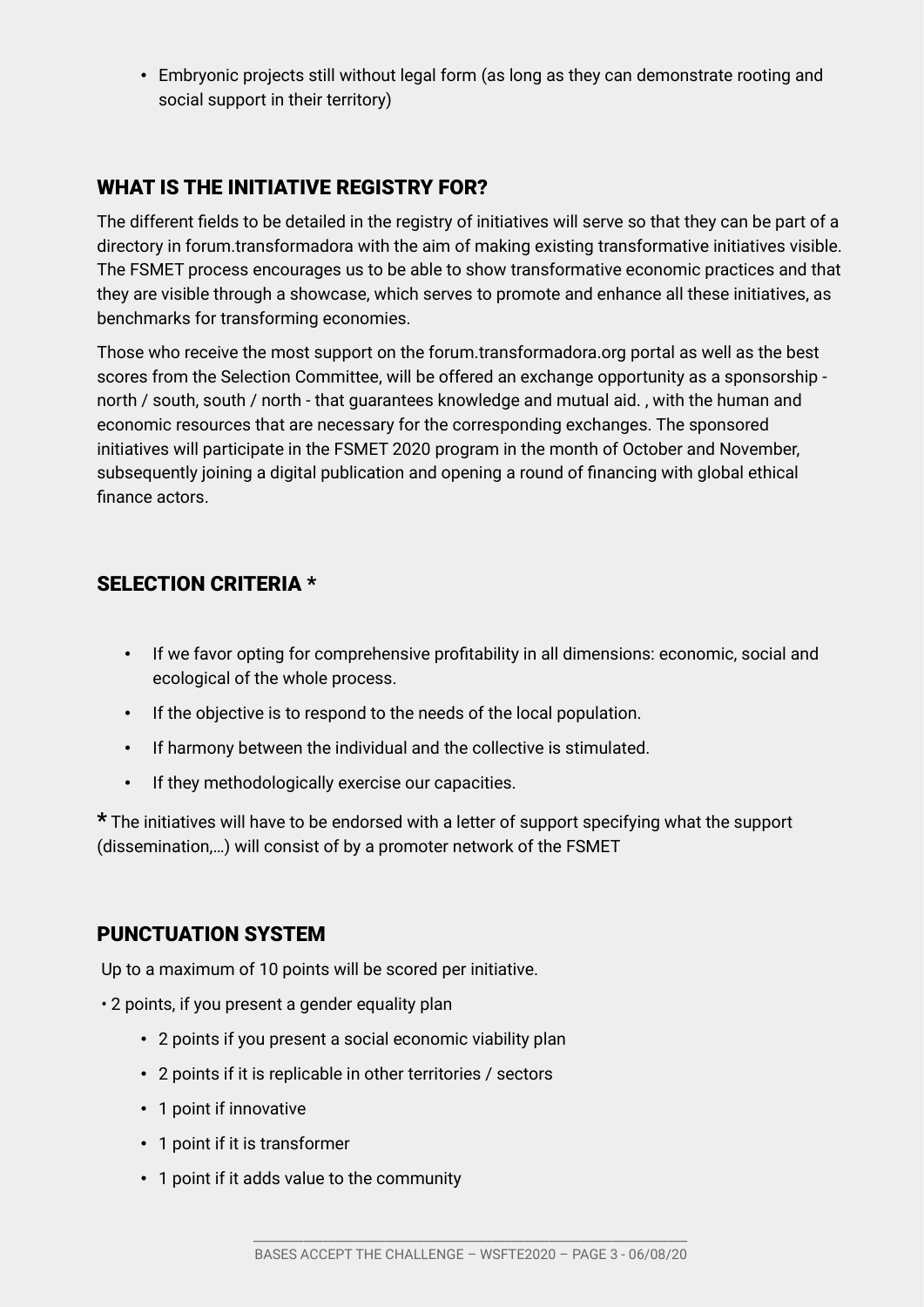• 1 point if the project is supported by more than one network.

#### MINIMUM AND MAXIMUM NUMBER OF PROJECTS SELECTED

- 2 for each challenge by popular vote
- 3 for each challenge by the Selection Committee
- 15 projects selected in total, 5 of them will be at the local level and at least 3 in gender terms
- They could be deserted if the Selection Committee considers not meeting the minimum conditions

#### SELECTION COMMITTEE

The Selection Committee will be made up of a minimum of seven people and always an odd number related to transforming economies and who are part of the Coordinating Committee of the FSMET.

Their mission will be to monitor whether they meet the criteria and, regardless of popular votes, decide on a winning project for each sector.

#### ACCEPTANCE OF THESE BASES

Potential participants will be informed that the simple participation in We accept the Challenge implies the total acceptance of these bases as well as the decisions of the organizing entities. The Selection Committee reserves the right to disqualify those projects that fail to comply with them and, especially, any project in which non-truthful data is entered.

The Selection Committee reserves the right to modify any of the points and / or conditions detailed in these rules, and undertakes to duly notify the participating projects.

#### INFORMATION REGARDING PERSONAL DATA

The participants of ACCEPT THE CHALLENGE, accept the privacy policy of the FSMET and are informed that it reserves the right to use the personal data provided, to manage the draw or contest and notification in case of being the winning project. Likewise, it reserves the right of use and publication on the website and social networks of the entity, of the images and videos that the participants have provided, free of charge, to promote our entity and its projects. Participants can withdraw their consent at any time, as well as access, rectify, delete their data and other rights at hola@transformadora.org